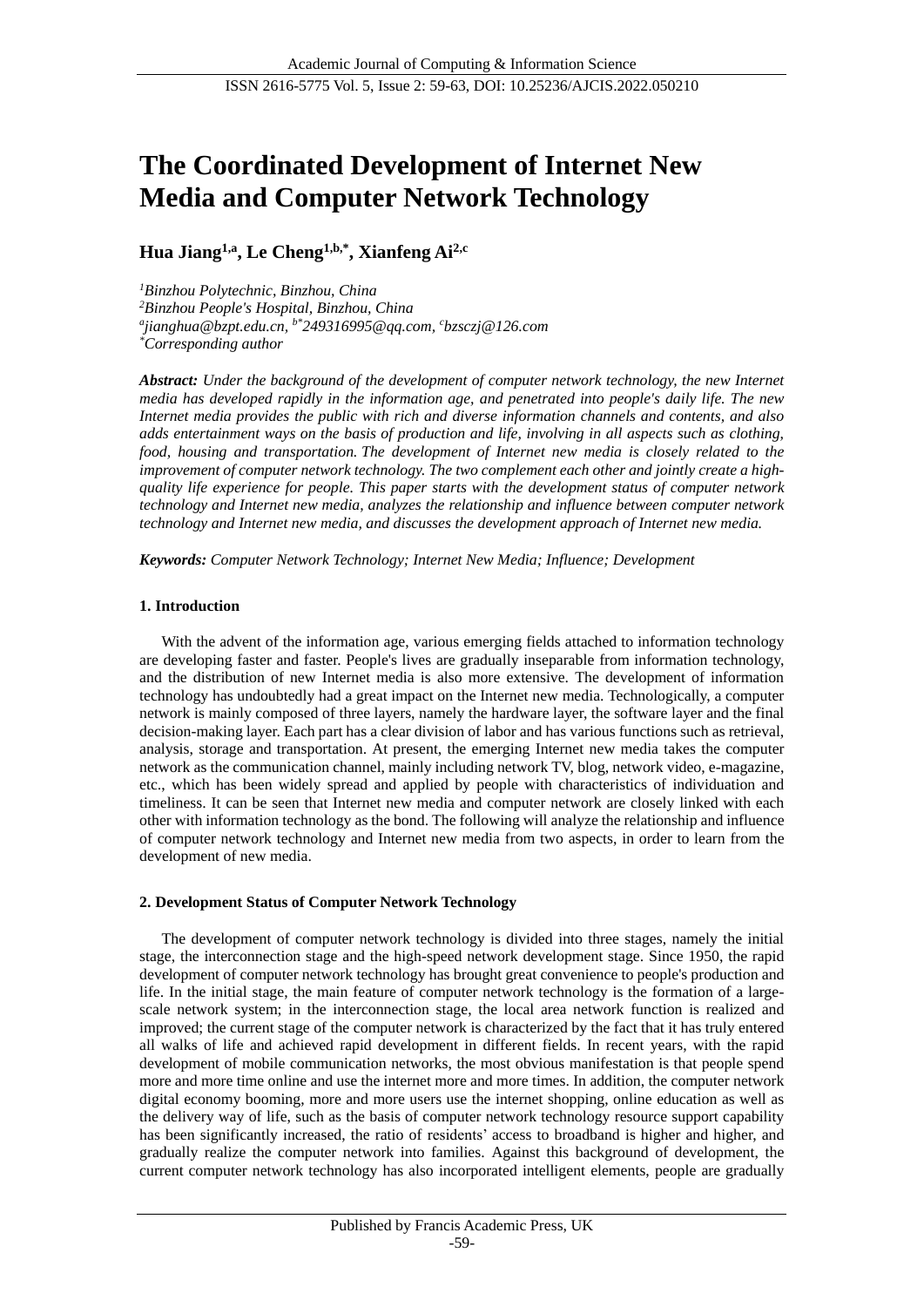deepening the exploration of information technology, and are also committed to using network technology in various fields to provide convenience for themselves. At present, technologies such as big data analysis and artificial intelligence are closely connected with people's actual life, and many emerging industries have also been created. Internet new media is one of them. It can be seen that computer network technology is the beginning of informatization and the material basis of various internet industries.

#### **3. The Development Status and Characteristics of Internet New Media**

# *3.1 Enrich People's Way of Life*

In recent years, the internet has played an increasingly important role in people's lives, and various industries have begun to use the Internet to realize informatization work. The development of new media involves communication, reading, life, information dissemination and other aspects. Internet new media not only provides great convenience for people's lives, but also adds entertainment to daily life for people to enjoy and relax in their spare time. Through Internet new media, people can learn about the latest events anytime and anywhere, which improves the accuracy and timeliness of information dissemination. Using some media software, relatives who are separated from each other can also make video calls to enhance their affection. Students have more access to information, saving a lot of time; Going out to buy tickets, booking hotels, purchasing goods, looking for food and other aspects can also be realized through the new media of the Internet. Internet new media has gradually integrated into people's lives, and achieved sustainable development by improving residents' quality of life.

#### *3.2 Integrate with Traditional Media*

Traditional media generally include paper books such as newspapers and periodicals, which usually are screened layer by layer manually and are relatively more rigorous and precise. Under the development mode of Internet new media, traditional media have also developed online content to meet users' needs through both online and offline channels. The new Internet media based on traditional media not only inherits the editing methods of paper media, but also adds information elements to facilitate users to give feedback through APP, official account and other ways, so as to realize the promotion of media content more quickly. In addition, the proportion of young people in the audience of Internet new media is gradually rising, forming an open development model, which is more dynamic than traditional media. The combination of internet new media and traditional media has enabled the masses to obtain information in a diversified and intelligent way, and also provided more channels for product marketing.

#### **4. The Emergence of the Media Industry**

During the development of Internet new media, many industries that depend on new media have emerged. Among them, the self-media industry has emerged in recent years, providing opportunities for many entrepreneurs. By opening official accounts with different themes, the entrepreneurs regularly updating and publishing content that specific audiences like, and monetizing it in the form of advertisements after gaining traffic, it can not only satisfy people's reading experience, but also help products to be marketed among audiences under big data analysis, and develop a beneficial form in the new media of the Internet. The formation of new industries in the context of the development of internet new media also increases employment opportunities to a certain extent and realizes the transformation from physical labor to mental labor.

# **5. The Influence of Computer Network Technology Development on Internet New Media**

# *5.1 Promote Information Dissemination and Industrial Development*

With the development of computer network technology, thousands of households can use Internet communication to obtain information and communicate with the outside world. People's Daily life is inseparable from information technology, from Internet TV to online shopping, computer network has brought great convenience to our life. The communication between computer network technology and Internet new media accelerates the speed of information dissemination and the popularization of Internet among residential users. The two complement and promote each other. In addition, in the context of the Internet, many people can integrate network technology into innovation and entrepreneurship, and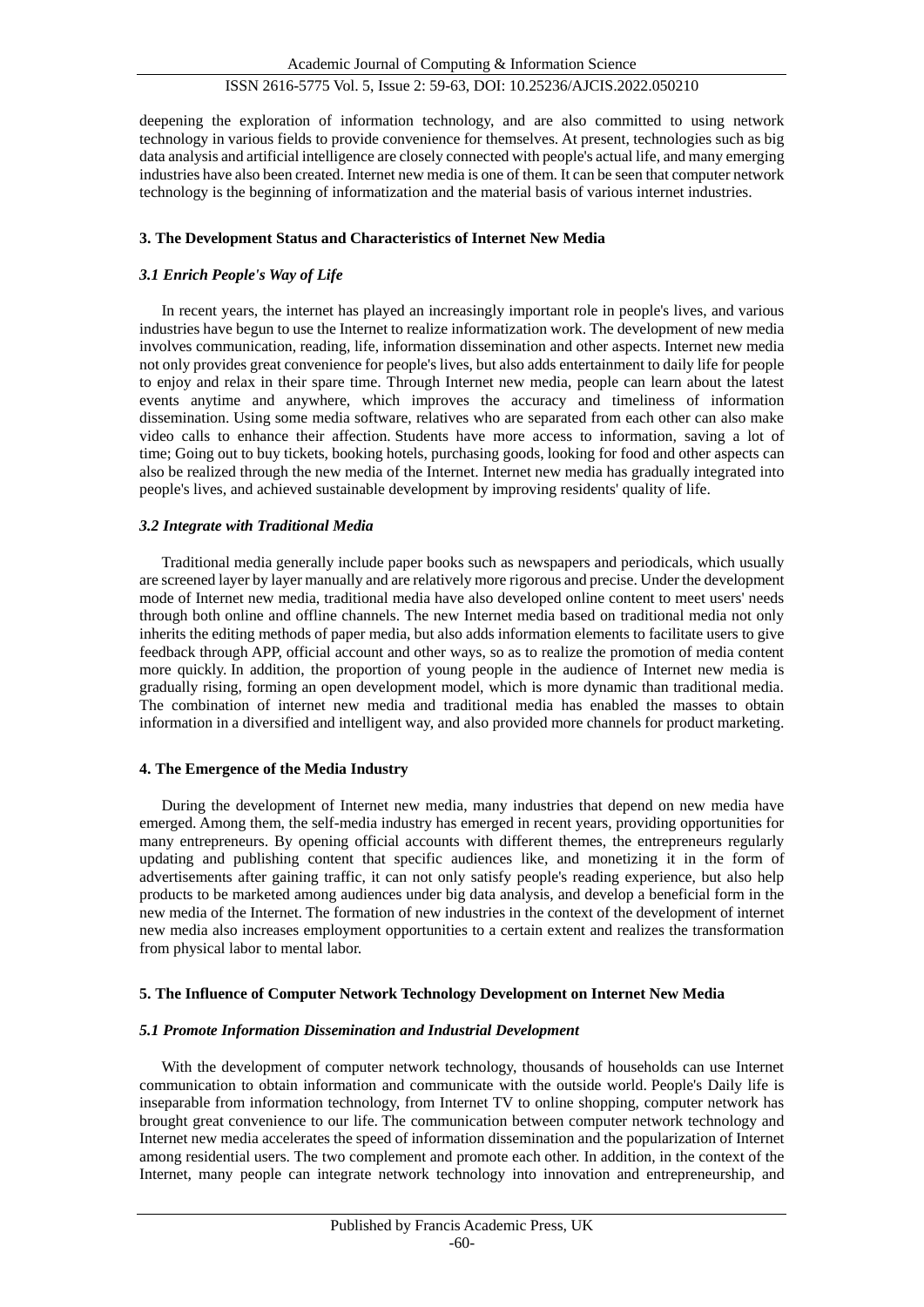combine the real economy with the online economy. From the beginning of corporate giants such as Alibaba, Tencent to forms such as video and live streaming not only closely integrate new Internet media with people's lives, but also provide more emerging employment opportunities, enabling ordinary people to access the traffic income brought by new Internet media. However, there are also certain problems in the information dissemination under the background of the combination of computer network technology and new Internet media. The rampant information screening is not rigorous enough, and it is easy to mislead user groups, resulting in the dissemination of public opinion is difficult to control. The Internet new media industry should make up for the omissions of new products in a timely manner, so as to facilitate the development of a more secure network that meets people's needs.

# *5.2 Enrich the Content of Information Dissemination*

In the initial stage of the development of Internet new media, most of them are transitional content from traditional media to new media, and the transmission of offline paper media to online electronic content is common. With the rapid development of computer network technology, the information content of new Internet media has also begun to follow up, and video technology has begun to be integrated into new media. More and more Internet new media combine text information with video information. The content of information dissemination is not only text, but more in the form of audio and video, which greatly improves the entertainment for people to obtain information. The content structure of information has changed from text + pictures to video + text. In this context, more and more short video software has become popular. Many new media take short video as propaganda and use short video as the starting point to make text content active. With the development of network technology, the information content of Internet new media is more abundant. In addition to short video popularization and explanation, network live broadcasting has also been created, gradually changing the content structure of information transmission. Online live broadcasting can not only broadcast important news in real time, but also carry out simultaneous commentary on some sports events, so that people can feel the scenery characteristics, large-scale competitions and regional customs around the world anytime and anywhere. The information transmission of Internet new media presents the characteristics of diversification, which is also the enrichment of Internet information content structure under the development of computer network technology.

# *5.3 Promote the Development of New Internet Media*

Computer network technology is the technical foundation of the Internet new media industry. The improvement of computer network can promote the development of the Internet industry and help the Internet industry to obtain a broader development model. On the one hand, Internet new media can utilize information technology to improve the defects of traditional media in distribution, sales and other aspects, and use more active media forms to increase users, so that paper media can be presented in users' network products in electronic form. In traditional media, paper media usually have problems such as slow sale, waste of resources and poor timeliness, while the communication mode of Internet new media not only improves the timeliness of information transmission, but also can combine paper materials and audio to meet the needs of users of different ages. On the other hand, new Internet media can save space to a certain extent. Users only need to click on a webpage or client to query the content they need immediately, avoiding the problem of paper media occupying too much space and difficult classification, and providing great convenience for information query. The prevalence of computer network technology has also enabled more and more traditional work industries to achieve intelligence. Some paperwork can use the Internet to classify documents, realize timely storage and backup, and facilitate the search for documents next time. In many institutions, the way of working through Internet has also been popularized to facilitate the search for information between various departments. The development of computer network technology promotes the advancement of Internet new media industry, and also improves the efficiency of traditional work to a certain extent. Internet office can be used to simplify work content.

# *5.4 Increase the Carrier of Internet New Media*

The development of new Internet media is inseparable from computer network technology. With the development of computer network technology, broadband speed is getting faster and communication range is getting wider and wider. The construction of network signal has been enhanced from 2G to 5G, and the establishment of base stations also enables people in remote areas to enjoy the convenience brought by the Internet. The development of computer network technology has increased the carriers of Internet new media, from mobile phones, tablets, computers to official accounts, clients, web pages, etc.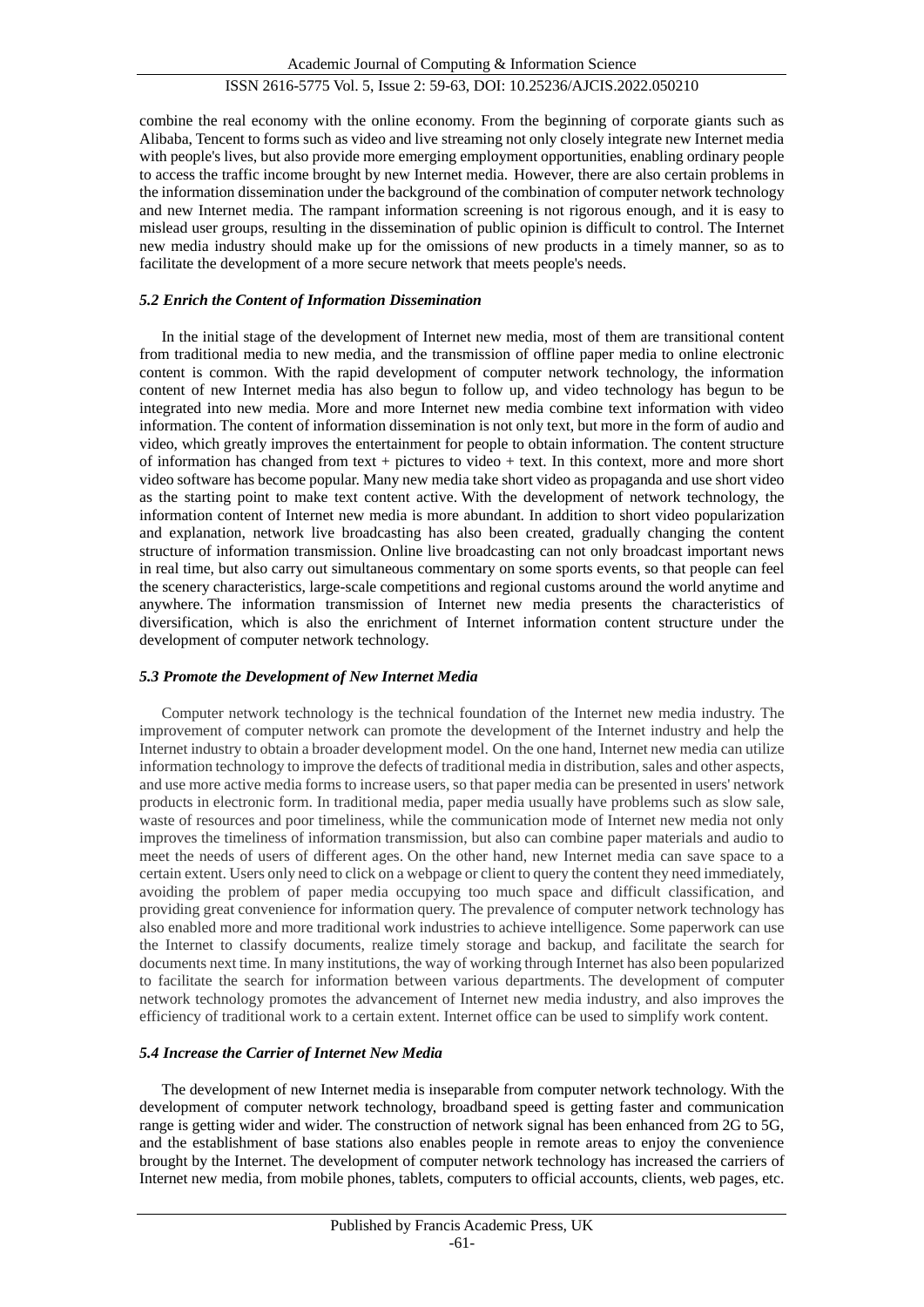The information transmission of Internet new media cannot be separated from the support of network technology. It is these carriers and tools that promote the popularization of Internet new media. At the present stage, smart phones have basically become the standard for young people. The mobile network brought by network technology carries the new media of the Internet to spread and apply widely among users. Besides real life, people can also enjoy the Internet life in their spare time and release the pressure. According to their own interests, big data analysis can also push content such as videos and texts that suit people's tastes, and provide more carriers for information dissemination in new Internet media.

#### *5.5 Develop Service Functions of New Internet Media*

The service function of Internet new media mainly refers to the way of providing convenience for people's life and serving people. Based on computer network technology, Internet new media can realize the connection between computer terminal data and mobile phone terminal through some software, which is convenient for users to find information anytime and anywhere. By contrast, new media content is more widely used in mobile phones, reducing the limitation that information can only be stored on computers. The service functions of Internet new media are reflected in all aspects of people's life, such as mobile phone ordering, in-door pick-up, restaurant reservation, etc. These methods save time to a large extent and facilitate people's travel and planning. Moreover, the combination of new media and information technology also improves the fluency of people's entertainment with smart devices. Through mobile smart devices, people can watch live broadcasts, videos and play games anytime and anywhere. Some enterprises also seize the opportunity to develop a variety of apps with service functions to enrich online service methods of new media and help new media spread more widely in people's lives.

#### **6. Ways to Standardize and Promote the Development of New Internet Media**

#### *6.1 Improve the Laws and Regulations of the Internet New Media Industry*

Although emerging industries develop rapidly, they must be restrained by standardized laws and regulations in the growth process to maintain the order of the new media industry. In the context of the prosperity of new Internet media, the formation of laws and regulations is relatively slow, and many legal provisions to protect the legitimate interests of users are not perfect, which also makes some criminals take advantage of defects to commit fraud, stealing information and other acts. The Internet new media industry should strengthen the restriction and management of operation content, implement the corresponding reward and punishment system, and advocate a harmonious network environment and healthy information dissemination content. Due to the wide audience of Internet new media, many users may spread false information and conduct verbal attacks. Laws and regulations should also pay attention to users, not only to protect the legitimate rights and interests of users, but also to punish and warn users who violate laws and regulations. The Internet is not an illegal place, so the new media industry should make use of the legal system to carry out standardized management and create a positive network environment.

#### *6.2 Strengthen Technical Supervision and Information Audit*

Information is mixed in the network environment. If the Internet industry wants to achieve sustainable development, it should strictly monitor the network environment and timely control undesirable comments and false information. At present, the development of Internet new media affects many industrial chains behind it, no matter advertising marketing or network operation, they need to go through layers of screening before releasing the final information. In the process of dissemination, we should strictly consider the efficiency of Internet information dissemination, strengthen the verification of content in the process of review, delete misleading words to people, and make reports in accordance with the law. New Internet media should attach importance to information content, improve network supervision technology, form a screen to maintain network harmony with relevant departments, and promote the healthy and orderly development of new media industry. In addition, information audit work can also combine with relevant departments and obtain public opinions, restrain industry development through public supervision, and absorb public suggestions to enrich the content of new Internet media. In the process of new media dissemination, rewarding activities for reporting illegal information and false information can be implemented, so as to encourage the public to identify the authenticity of information and jointly manage the network environment.